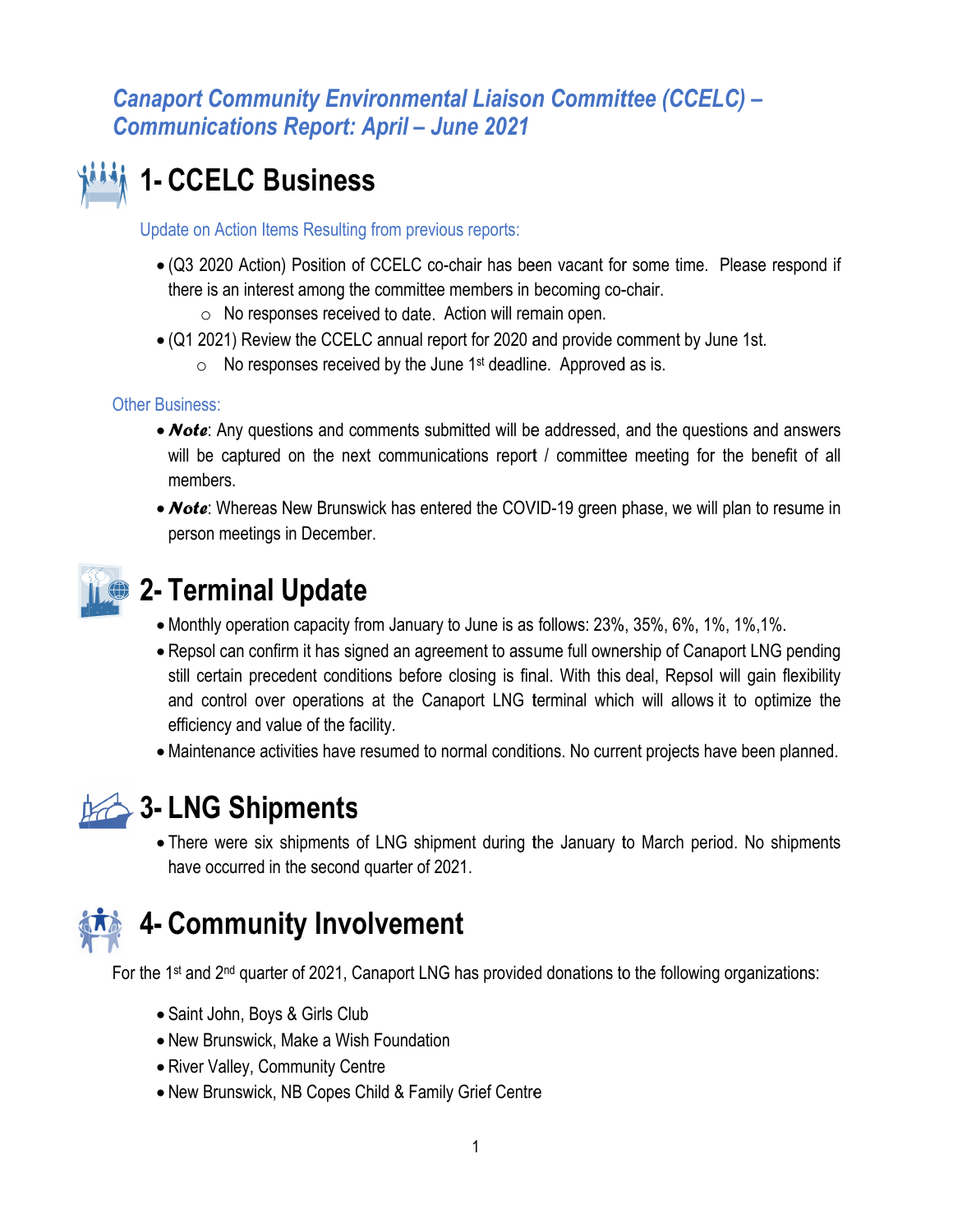- Saint John, Area 506 Concert
- Saint John, SJ Theatre Company
- Saint John, YMCA Lead Program
- Saint John, Steam Summer Program
- Saint John, Carleton Community Centre
- Saint John, United Way

As part of our employee matching program, employees are able to have their donations or volunteer hours matched, which in turn provides a donation to the organization of their choice. So far this year, we've provided donations to the following on behalf of our employees:

- Habitat for Humanity; and
- 1<sup>st</sup> Westfield Scouts Group.

# **5- Water Monitoring**

#### **Quantity Background:**

(1) Throughout the operation of the Submerged Combustion Vapourizers (SCV's), condensate water is produced, and is discharged to the Bay via the sedimentation basin onsite. As per the Approval to Operate (ATO), there are quantity limits of what can be discharged on a daily basis. The amount of condensate water produced is directly correlated to the natural gas send-out, so in winter months when more natural gas is being sent out, there is more condensate water produced.

(1) Measure daily for quantity of submerged combustion vapourizers (SCVs) water leaving the site via sedimentation basin.

- $\circ$  Limited to 1000 $\mathrm{m}^3$  / day
- $\circ$  Average daily discharge for the second quarter was 0.34 m<sup>3</sup>/day.

(2) To ensure groundwater resources in the area are protected, there is a limit in which groundwater can be withdrawn during the normal operation for the Terminal. Groundwater is used for kitchens, bathrooms, etc., as well as topping up fire water cushion tank as required.

- (2) Measure daily withdrawal of groundwater
	- $\circ$  Limited to 50 m<sup>3</sup>/day
	- $\circ$  Average daily usage for the April to June period was 24 m<sup>3</sup>/day.

Quality Background: In addition to the condensate water, there are other sources of water that runs into the sedimentation basin prior to discharging into the Bay. Those sources include outdoor stormwater drains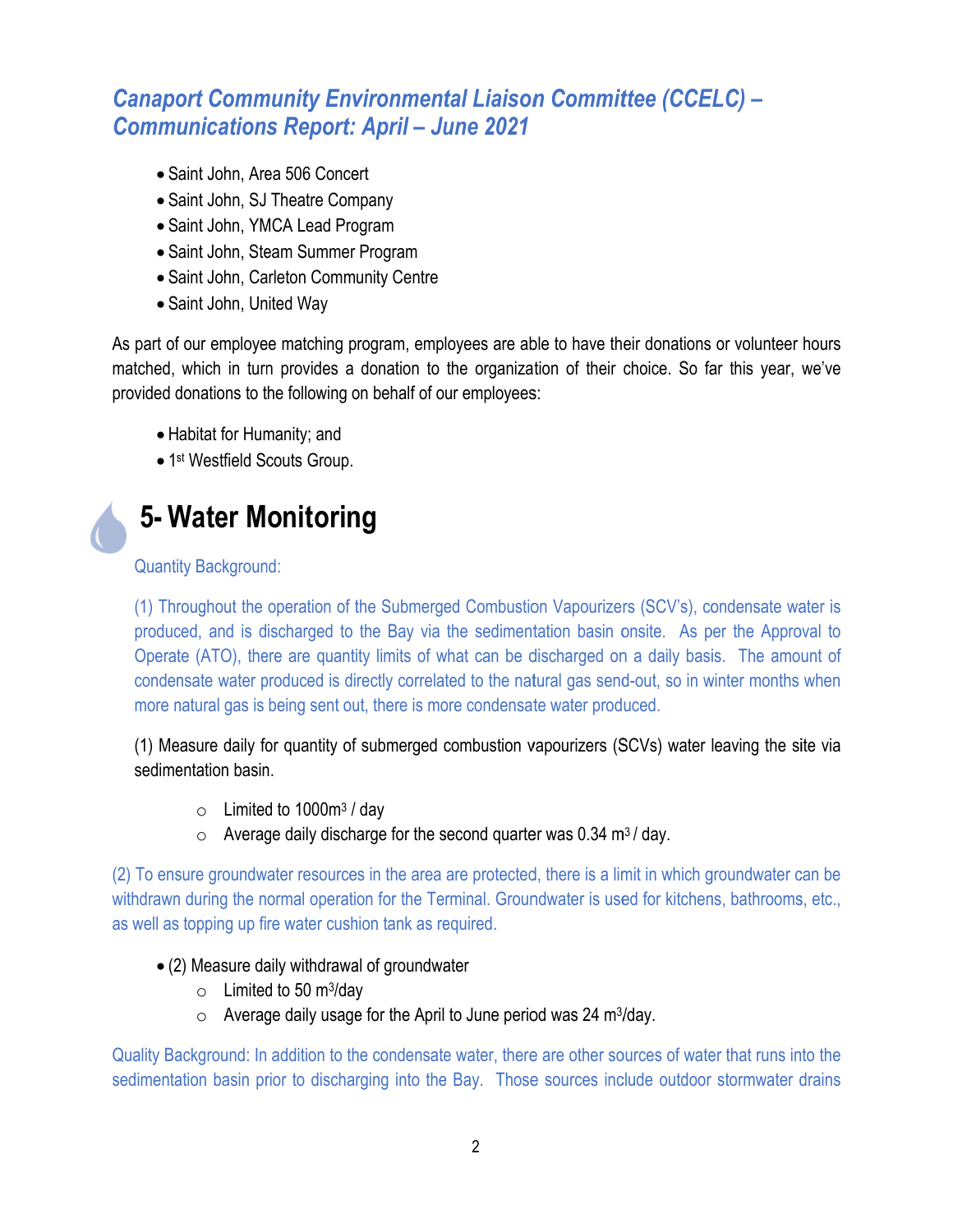and surface water runoff. To ensure the quality of water discharging to the Bay has not become impacted by Terminal operations, routine monitoring is conducted on over 50 parameters.

- Measure weekly for pH
	- $\circ$  Limited to 6.0 to 9.5
	- $\circ$  All pH ranges for this period were within this range
- Measure monthly for general chemistry, trace metals, hydrocarbons, mercury, and sulphur
	- $\circ$  All are within their stipulated ranges for this period
- Measure bi-annually for BOD and fish toxicity
	- $\circ$  Fish toxicity testing occurred in April, and no fish mortalities occurred.



Atmospheric Monitoring Background: Air emissions result from the combustion of fuels, such as natural gas burned to run the SCVs, natural gas that is flared, and hydrocarbons used to operate the back-up generators.

- Air emissions monitoring consists of monitoring parameters such as Greenhouse Gases (Carbon Dioxide, Methane, Nitrous Oxide), and other emissions such as Sulphur Dioxides, Nitrogen Oxides, Particular Matters, Carbon Monoxides, etc.
	- $\circ$  There are annual limits for these emissions based on the Approval to Operate. All of the parameters are measuring well below their limits.
	- $\circ$  There are also reporting limits, in which if they are met, they must be reported to governing authorities. Government reporting is further described under section 8 below.

| N. |  |
|----|--|

## **7-Incidents**

• No significant environmental incidents occurred on site during this period.



This section describes any reporting to the provincial or federal governments during the April to June 2021 timeframe.

• Greenhouse Gas Emissions report was submitted to Environment Canada and the New Brunswick Department of the Environment and Local Government. Greenhouse Gas Emissions totalled 18.165 tonnes.